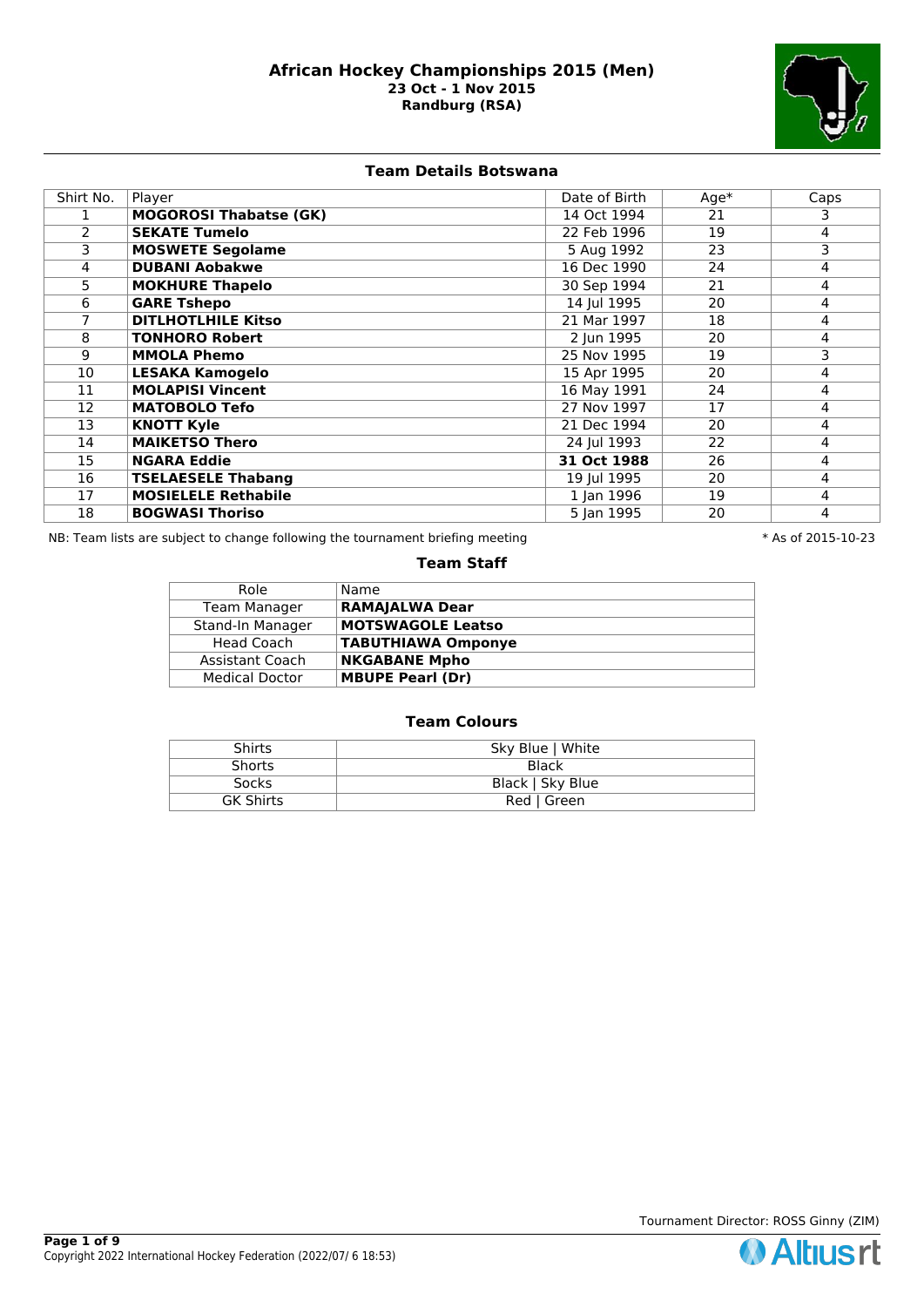

# **Team Details Egypt**

| Shirt No. | Player                     | Date of Birth | $Age*$ | Caps |
|-----------|----------------------------|---------------|--------|------|
|           | <b>GAMAL Mohamed (GK)</b>  | 21 Sep 1987   | 28     | 49   |
| 2         | <b>EDRIS Mohamed</b>       | 25 Mar 1988   | 27     | 52   |
| 3         | <b>MANSOUR Mostafa</b>     | 29 Sep 1993   | 22     | 62   |
| 4         | <b>ATEF Karim</b>          | 24 Mar 1992   | 23     | 82   |
| 5.        | <b>ESSAM Mohamed</b>       | 21 Dec 1989   | 25     | 43   |
| 6         | <b>IBRAHIM Amr</b>         | 15 Jan 1991   | 24     | 89   |
|           | <b>HASSAN Mohamed</b>      | 1 Feb 1985    | 30     | 63   |
| 9         | <b>SAYED Amr</b>           | 1 Feb 1986    | 29     | 134  |
| 10        | <b>SAID Ashraf</b>         | 27 Feb 1992   | 23     | 64   |
| 11        | <b>ELNAGGAR Ahmed</b>      | 9 Jun 1988    | 27     | 119  |
| 13        | <b>MAMDOUH Mahmoud</b>     | 30 Mar 1988   | 27     | 66   |
| 14        | <b>MOHSEN Ahmed</b>        | 12 Jan 1992   | 23     | 36   |
| 15        | <b>NASR Mohamed</b>        | 21 May 1997   | 18     | 39   |
| 16        | <b>NOURELDIN Wael (GK)</b> | 25 Dec 1993   | 21     | 58   |
| 17        | <b>ELHADY Amr (C)</b>      | 19 Jan 1985   | 30     | 127  |
| 19        | <b>ATEF Hamada</b>         | 15 Aug 1988   | 27     | 94   |
| 22        | <b>ZAKI Mohamed</b>        | 14 Sep 1996   | 19     | 36   |
| 25        | <b>GHOBRAN Houssam</b>     | 1 Feb 1989    | 26     | 49   |

NB: Team lists are subject to change following the tournament briefing meeting **the substandal to the 10-23** \* As of 2015-10-23

#### **Team Staff**

| Role                  | Name                      |
|-----------------------|---------------------------|
| <b>Team Manager</b>   | <b>AMIN Emad</b>          |
| Stand-In Manager      | <b>ISMAIL Abdelhafeez</b> |
| Head Coach            | <b>ZAKARIA Ahmed</b>      |
| Assistant Coach       | <b>ADEL Mohamed</b>       |
| <b>Medical Doctor</b> | <b>ALY Zakaria</b>        |
| Physiotherapist       | <b>HASSANEIN Osama</b>    |

| <b>Shirts</b>    | Black   Red       |
|------------------|-------------------|
| Shorts           | Red   Black       |
| <b>Socks</b>     | Black   Red       |
| <b>GK Shirts</b> | Lemon   Navy Blue |

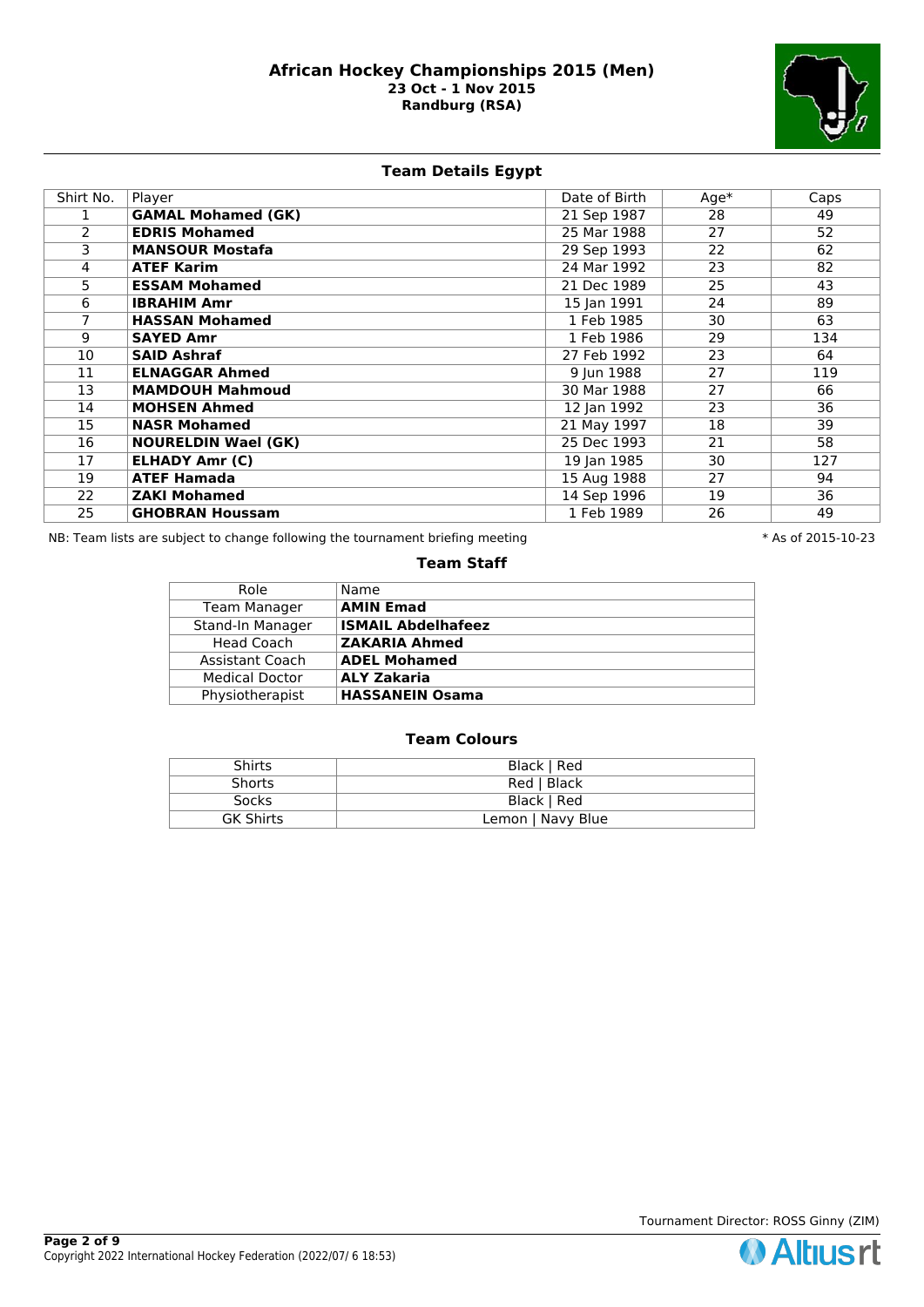

# **Team Details Ghana**

| Shirt No. | Player                        | Date of Birth | $Age*$ | Caps |
|-----------|-------------------------------|---------------|--------|------|
| 2         | <b>NSALBINI Salya (C)</b>     | 16 Mar 1985   | 30     | 57   |
| 3         | <b>ASAMOAH Stephen</b>        | 20 Sep 1993   | 22     | 20   |
| 4         | <b>ABBIW Charles</b>          | 19 Jun 1988   | 27     | 41   |
| 6         | <b>MOSES Charles</b>          | 14 Feb 1982   | 33     | 37   |
|           | <b>AKABA Elikem</b>           | 6 Dec 1986    | 28     | 64   |
| 8         | <b>MOSES Isaac</b>            | 22 Jan 1979   | 36     | 40   |
| 9         | <b>ADJEI Richard</b>          | 20 Mar 1989   | 26     | 41   |
| 12        | <b>ASIEDU George</b>          | 25 Dec 1985   | 29     | 47   |
| 13        | <b>AKABA Emmanuel</b>         | 22 May 1993   | 22     | 25   |
| 14        | <b>AFARI Samuel</b>           | 30 May 1994   | 21     | 21   |
| 15        | <b>ANKOMAH Emmanuel</b>       | 3 Jan 1994    | 21     | 20   |
| 16        | <b>SAM Benedict</b>           | 13 Feb 1977   | 38     | 43   |
| 17        | <b>BOTSIO Johnny</b>          | 24 Oct 1993   | 21     | 37   |
| 18        | <b>TETTEY Francis</b>         | 18 Sep 1998   | 17     | 20   |
| 19        | <b>NTIAMOAH Alfred</b>        | 30 Jul 1993   | 22     | 46   |
| 20        | <b>BAIDEN Michael</b>         | 4 Mar 1994    | 21     | 28   |
| 23        | <b>KARIKARI Jeffrey (GK)</b>  | 14 May 1987   | 28     | 7    |
| 30        | <b>ACHEAMPONG Eugene (GK)</b> | 9 Jul 1987    | 28     | 28   |

NB: Team lists are subject to change following the tournament briefing meeting **the substandal to the 10-23** \* As of 2015-10-23

# **Team Staff**

| Role                | Name                     |
|---------------------|--------------------------|
| <b>Team Manager</b> | <b>TENKORANG Stephen</b> |
| Stand-In Manager    | <b>ABADOO Joseph</b>     |
| Head Coach          | <b>SACKEY Winfred</b>    |
| Assistant Coach     | <b>FRIMPONG Ebenezer</b> |
| Physiotherapist     | <b>ADANGABEY Gaetan</b>  |

| <b>Shirts</b>    | Yellow   White |
|------------------|----------------|
| <b>Shorts</b>    | Black   White  |
| <b>Socks</b>     | Red   Black    |
| <b>GK Shirts</b> | Orange   Black |

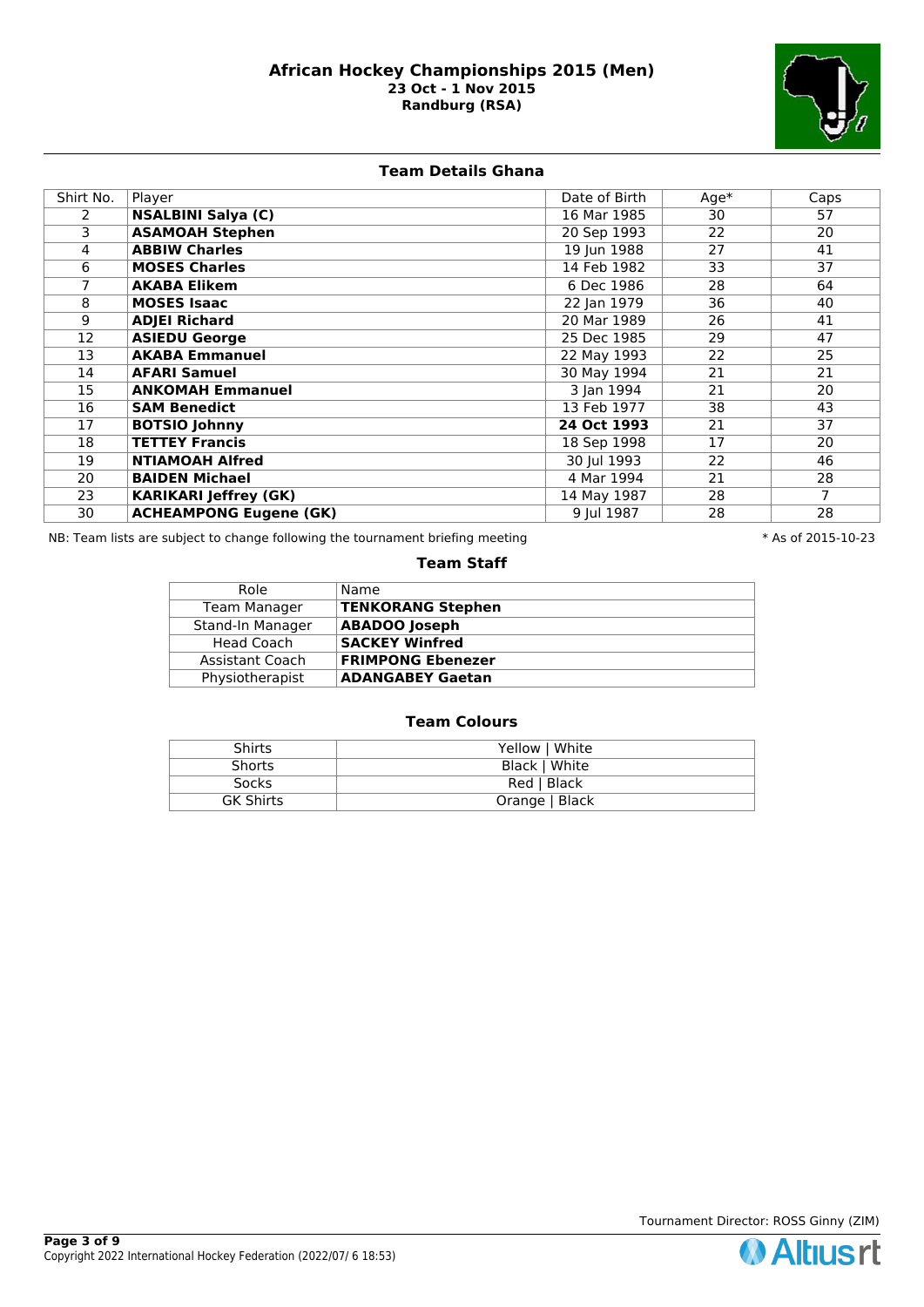

# **Team Details Kenya**

| Shirt No. | Player                      | Date of Birth | $Age*$ | Caps |
|-----------|-----------------------------|---------------|--------|------|
|           | <b>KIPKEMBOI Linus (GK)</b> | 23 Nov 1990   | 24     | 22   |
| 4         | <b>WAKHUNGU Maxwell</b>     | 28 Jul 1989   | 26     | 30   |
| 5.        | <b>BIRIR Richard (C)</b>    | 11 Dec 1979   | 35     | 27   |
| 6         | <b>WAKHURA Constant</b>     | 12 May 1992   | 23     | 32   |
|           | <b>MULUPI Neville</b>       | 1 Sep 1996    | 19     | 11   |
| 9         | <b>MSUMBA Zakaria</b>       | 28 Nov 1980   | 34     | 35   |
| 10        | <b>ODHIAMBO Barnabas</b>    | 9 Dec 1981    | 33     | 31   |
| 11        | <b>KULOBA Derric</b>        | 26 Aug 1997   | 18     | 5    |
| 12        | <b>MUTRIA George</b>        | 3 Feb 1989    | 26     | 13   |
| 14        | <b>NYONGESA Kenneth</b>     | 27 Sep 1985   | 30     | 17   |
| 15        | <b>OBARE</b> Joseph         | 15 Mar 1993   | 22     | 11   |
| 18        | <b>LUVANDA Clayson</b>      | 15 Jan 1994   | 21     | 15   |
| 19        | <b>MAGOMERE Leon</b>        | 12 Dec 1985   | 29     | 12   |
| 21        | <b>OKEYO Willis</b>         | 18 Feb 1984   | 31     | 30   |
| 23        | <b>SAINA Brian</b>          | 4 Nov 1987    | 27     | 15   |
| 24        | <b>WOKILA Samwel</b>        | 11 Jan 1989   | 26     | 5    |
| 30        | <b>AGESA Martin (GK)</b>    | 4 Mar 1991    | 24     | 3    |
| 31        | <b>ININGU Allan</b>         | 11 Jan 1988   | 27     | 30   |

NB: Team lists are subject to change following the tournament briefing meeting  $* A s$  of 2015-10-23

#### **Team Staff**

| Role            | Name                 |
|-----------------|----------------------|
| Team Manager    | <b>BILA Godfrey</b>  |
| Head Coach      | <b>SENGE Meshack</b> |
| Assistant Coach | <b>KAGOCHI Moses</b> |
| Physiotherapist | <b>KITAO John</b>    |

| <b>Shirts</b>    | Red   Black   |
|------------------|---------------|
| <b>Shorts</b>    | Black   White |
| <b>Socks</b>     | Red   Black   |
| <b>GK Shirts</b> | Lime   Orange |

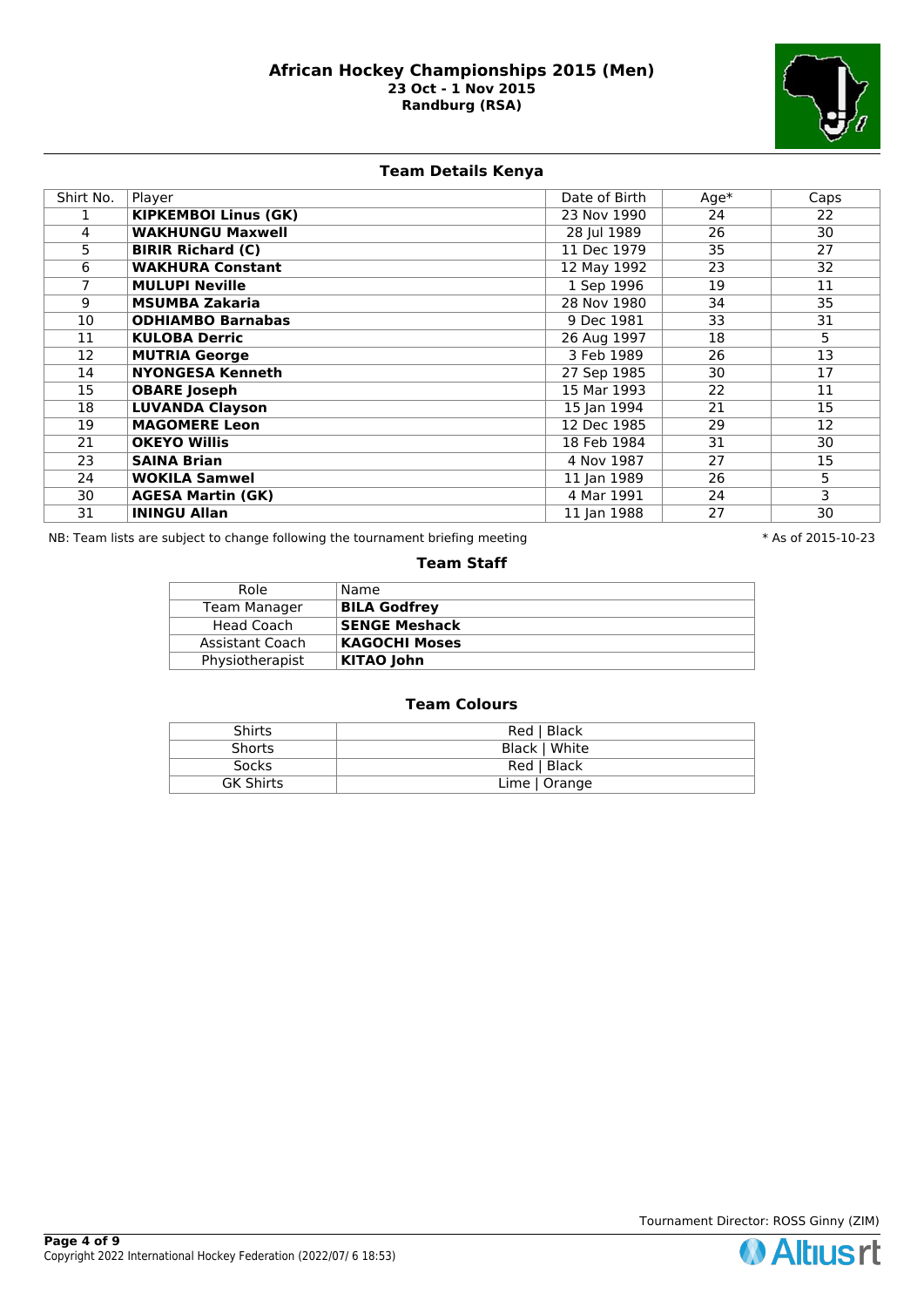

# **Team Details Namibia**

| Shirt No. | Player                          | Date of Birth | $Age*$ | Caps |
|-----------|---------------------------------|---------------|--------|------|
|           | <b>BEZUIDENHOUT Handre (GK)</b> | 17 Feb 1991   | 24     | 4    |
| 3         | <b>TJIKUNIVA Isascar</b>        | 4 Feb 1989    | 26     | 13   |
| 4         | <b>BUTCHER Tarrant</b>          | 1 Dec 1988    | 26     | 10   |
| 5         | <b>KRUGEL Johan</b>             | 29 May 1991   | 24     | 4    |
| 6         | <b>LA COCK Dian</b>             | 26 Feb 1998   | 17     | 10   |
|           | <b>FICK Lennard</b>             | 28 Aug 1991   | 24     | 14   |
| 8         | <b>KRUGER Riaan</b>             | 20 May 1982   | 33     | 4    |
| 9         | <b>BARTLETT Russel</b>          | 16 Apr 1985   | 30     | 4    |
| 10        | <b>ALEXANDER Dylan</b>          | 6 Apr 1998    | 17     | 4    |
| 11        | <b>MARTINS Siyabonga</b>        | 13 Mar 1984   | 31     | 10   |
| 12        | <b>SWARTBOOI Heinrich</b>       | 25 Mar 1983   | 32     | 4    |
| 13        | <b>JACOBS Pieter</b>            | 5 May 1996    | 19     | 23   |
| 14        | <b>CLEAK Brynn (C)</b>          | 27 Nov 1992   | 22     | 20   |
| 15        | <b>JEFFERY Wayne</b>            | 15 Apr 1996   | 19     | 7    |
| 16        | <b>DANIELS Acton</b>            | 12 Mar 1992   | 23     | 4    |
| 20        | <b>WITBOOI Stanley (GK)</b>     | 4 Jul 1991    | 24     | 4    |

NB: Team lists are subject to change following the tournament briefing meeting **the subset of 2015-10-23** \* As of 2015-10-23

#### **Team Staff**

| Role            | Name                   |
|-----------------|------------------------|
| Team Manager    | <b>SHEPHERD Eugene</b> |
| Head Coach      | <b>CORMACK Trevor</b>  |
| Assistant Coach | <b>WESSELS Conrad</b>  |

| Shirts           | Red   White    |
|------------------|----------------|
| <b>Shorts</b>    | Red   White    |
| <b>Socks</b>     | Red   Blue     |
| <b>GK Shirts</b> | Yellow   Black |

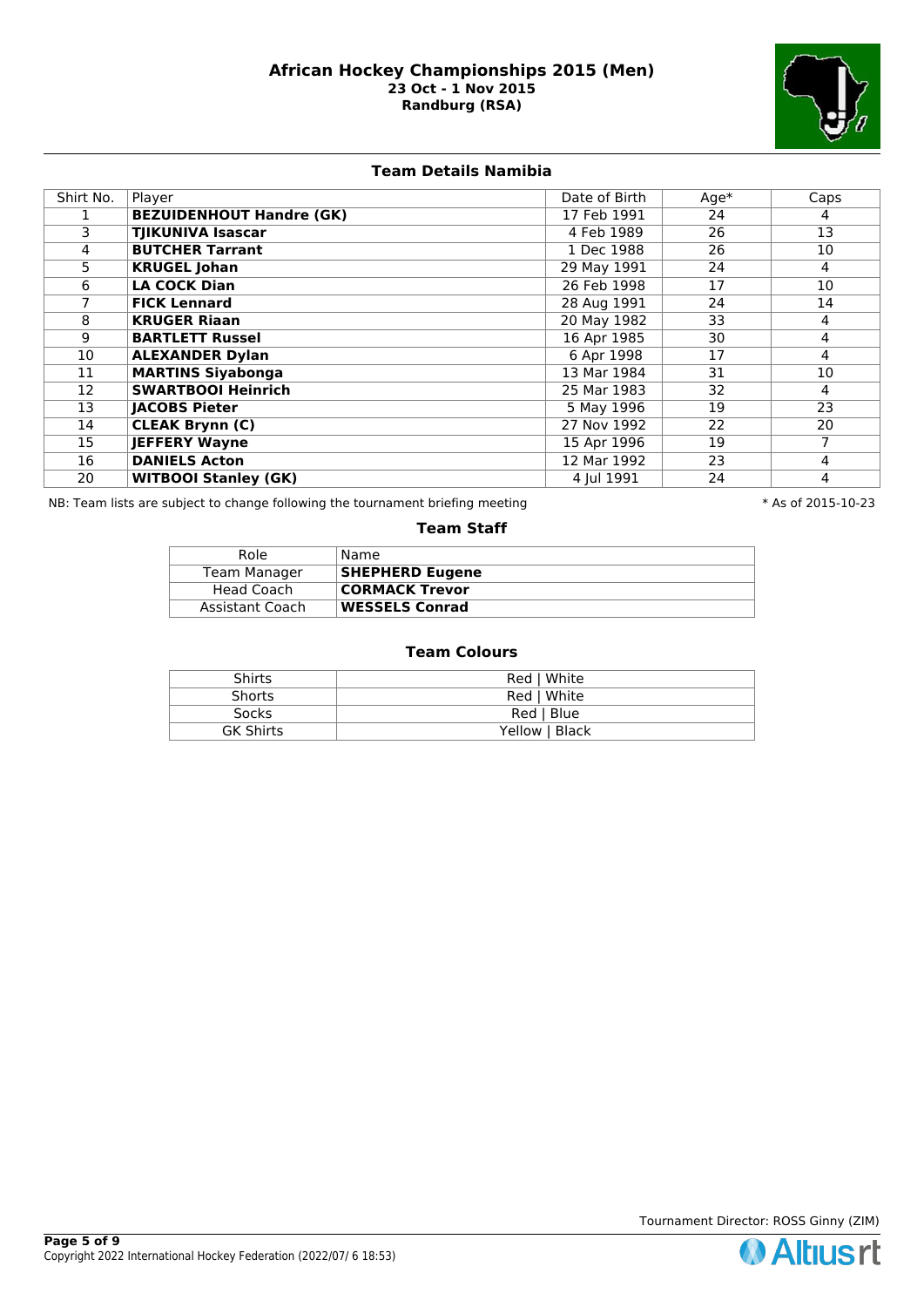

# **Team Details Nigeria**

| Shirt No. | Player                        | Date of Birth | $Age*$ | Caps            |
|-----------|-------------------------------|---------------|--------|-----------------|
|           | <b>SIYANBOLA Oluyemi (GK)</b> | 29 Jan 1986   | 29     | 3.              |
| 2         | <b>AWASA Simon</b>            | 30 Sep 1994   | 21     | $\overline{13}$ |
| 3         | <b>INUWA Mohammed</b>         | 20 Jan 1987   | 28     | 5               |
| 4         | <b>TINAT Jonathan</b>         | 29 Mar 1988   | 27     | 9               |
| 5.        | <b>UMUKORO Oghenovo</b>       | 19 Aug 1992   | 23     | 9               |
| 6         | <b>IZANG Marcus (C)</b>       | 21 Sep 1978   | 37     | $\overline{4}$  |
|           | <b>BELLO Muiz</b>             | 23 Aug 1995   | 20     | 15              |
| 8         | <b>JOHN Michael</b>           | 28 Jul 1999   | 16     | 16              |
| 9         | <b>VICTOR Kish</b>            | 29 Dec 1997   | 17     | 16              |
| 11        | <b>MAMMAN KOLO Adamu</b>      | 29 Oct 1982   | 32     | 11              |
| 13        | <b>OGUNRUKU Sunday</b>        | 4 Feb 1987    | 28     | 11              |
| 14        | <b>MU'AZU Shanwilu</b>        | 10 Feb 1996   | 19     | 16              |
| 15        | <b>HALE Joel</b>              | 6 Aug 1994    | 21     | 3               |
| 16        | <b>AGADA Shu'Aibu (GK)</b>    |               |        | $\overline{5}$  |
| 18        | <b>BALA Shamsudeen</b>        | 12 Oct 1990   | 25     | 10              |
| 19        | <b>FOWOBAJE Oluwatosin</b>    | 17 Jul 1985   | 30     | 16              |
| 20        | <b>FALUYI Victor</b>          | 29 Dec 1997   | 17     | 8               |
| 21        | <b>LINUS Kelvin</b>           | 29 Nov 1999   | 15     | 13              |

NB: Team lists are subject to change following the tournament briefing meeting  $* A s$  of 2015-10-23

#### **Team Staff**

| Role             | Name                      |
|------------------|---------------------------|
| Team Manager     | <b>ATANDA Fatai</b>       |
| Stand-In Manager | JAIYEOLA Ismaila          |
| Head Coach       | <b>ODEDOKUN Babatunde</b> |

| <b>Shirts</b>    | Green   White        |
|------------------|----------------------|
| <b>Shorts</b>    | Green   White        |
| <b>Socks</b>     | Green   Green        |
| <b>GK Shirts</b> | Orange   Lemon Green |

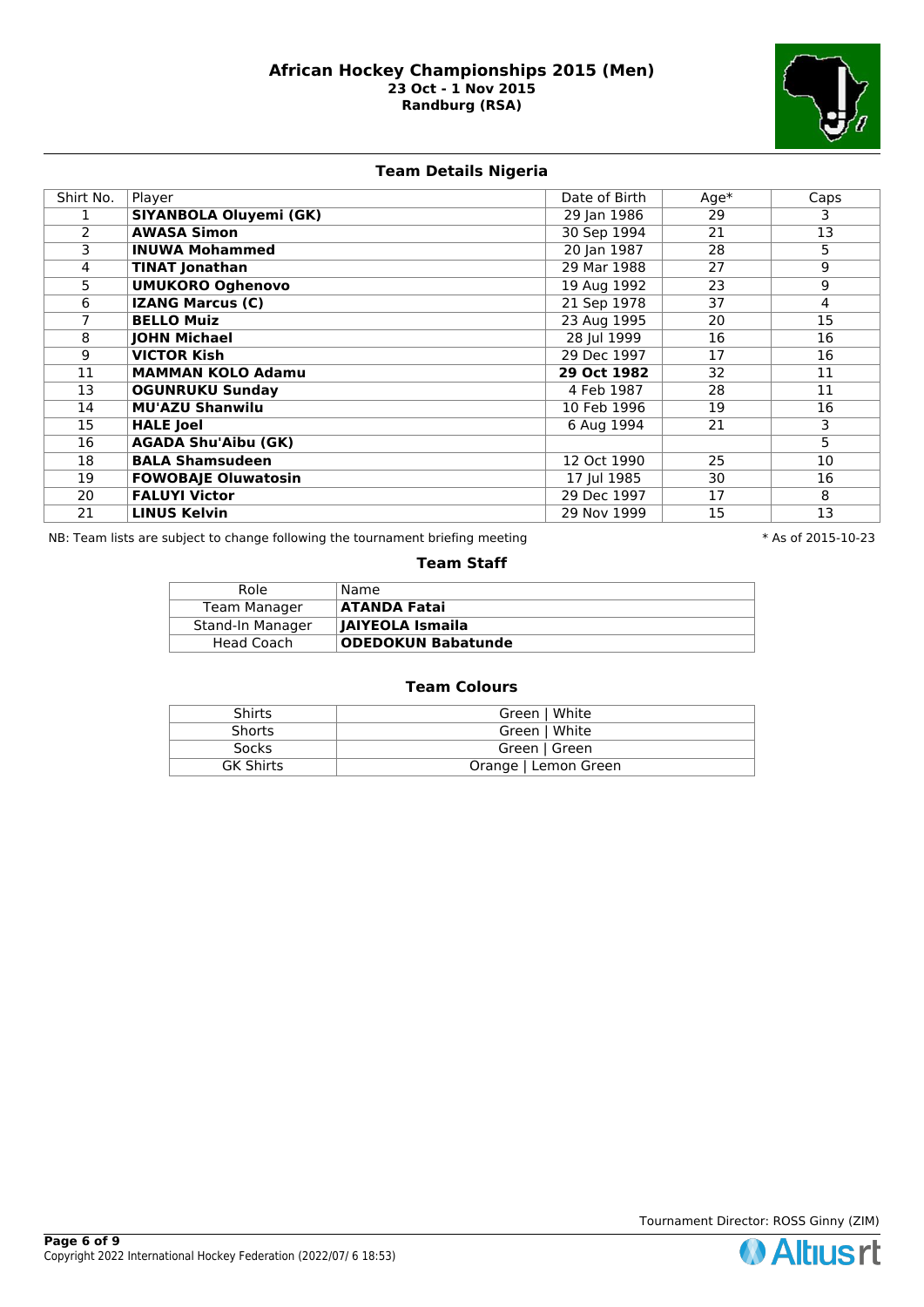

**Team Details South Africa**

| Shirt No. | Player                      | Date of Birth | $Age*$ | Caps |
|-----------|-----------------------------|---------------|--------|------|
|           | <b>ROBINSON Jonathan</b>    | 9 Sep 1986    | 29     | 115  |
| 2         | <b>BELL Daniel</b>          | 28 Sep 1994   | 21     | 77   |
| 4         | <b>DA GRACA Miguel</b>      | 9 Jan 1984    | 31     | 31   |
|           | <b>DRUMMOND Tim (C)</b>     | 5 Mar 1988    | 27     | 156  |
| 8         | <b>SWANEPOEL Dylan</b>      | 11 Jul 1993   | 22     | 40   |
| 9         | <b>HYKES Julian</b>         | 6 Oct 1982    | 33     | 129  |
| 10        | <b>NORRIS-JONES Lloyd</b>   | 4 Feb 1986    | 29     | 140  |
| 12        | <b>PATON Wade</b>           | 21 Mar 1986   | 29     | 122  |
| 13        | <b>PANTHER Brandon</b>      | 19 Jan 1989   | 26     | 28   |
| 14        | <b>HALKETT Rhett</b>        | 2 May 1986    | 29     | 155  |
| 15        | <b>PAUTZ Richard</b>        | 25 Oct 1991   | 23     | 39   |
| 17        | <b>SIBBALD Daniel</b>       | 11 Nov 1994   | 20     | 48   |
| 19        | de VOUX Jean-Pierre         | 24 May 1986   | 29     | 68   |
| 20        | <b>GUISE-BROWN Matthew</b>  | 13 Sep 1991   | 24     | 48   |
| 21        | <b>EUSTICE Jethro</b>       | 1 Nov 1989    | 25     | 153  |
| 23        | <b>PIETERSE Rassie (GK)</b> | 20 Aug 1983   | 32     | 166  |
| 26        | <b>MALGRAFF Ignatius</b>    | 17 Feb 1993   | 22     | 73   |
| 28        | le ROUX Jacques (GK)        | 27 Oct 1988   | 26     | 13   |

NB: Team lists are subject to change following the tournament briefing meeting **the substandal to the 10-23** \* As of 2015-10-23

## **Team Staff**

| Role              | Name                  |
|-------------------|-----------------------|
| Team Manager      | van STADEN Martin     |
| Stand-In Manager  | <b>GOSLETT Robert</b> |
| <b>Head Coach</b> | <b>GREGORY Fabian</b> |
| Assistant Coach   | <b>EWING Garreth</b>  |
| Physiotherapist   | <b>VANBILJON Neil</b> |

| Shirts           | Yellow   White |
|------------------|----------------|
| <b>Shorts</b>    | Green   White  |
| Socks            | Yellow   Green |
| <b>GK Shirts</b> | Red   Blue     |



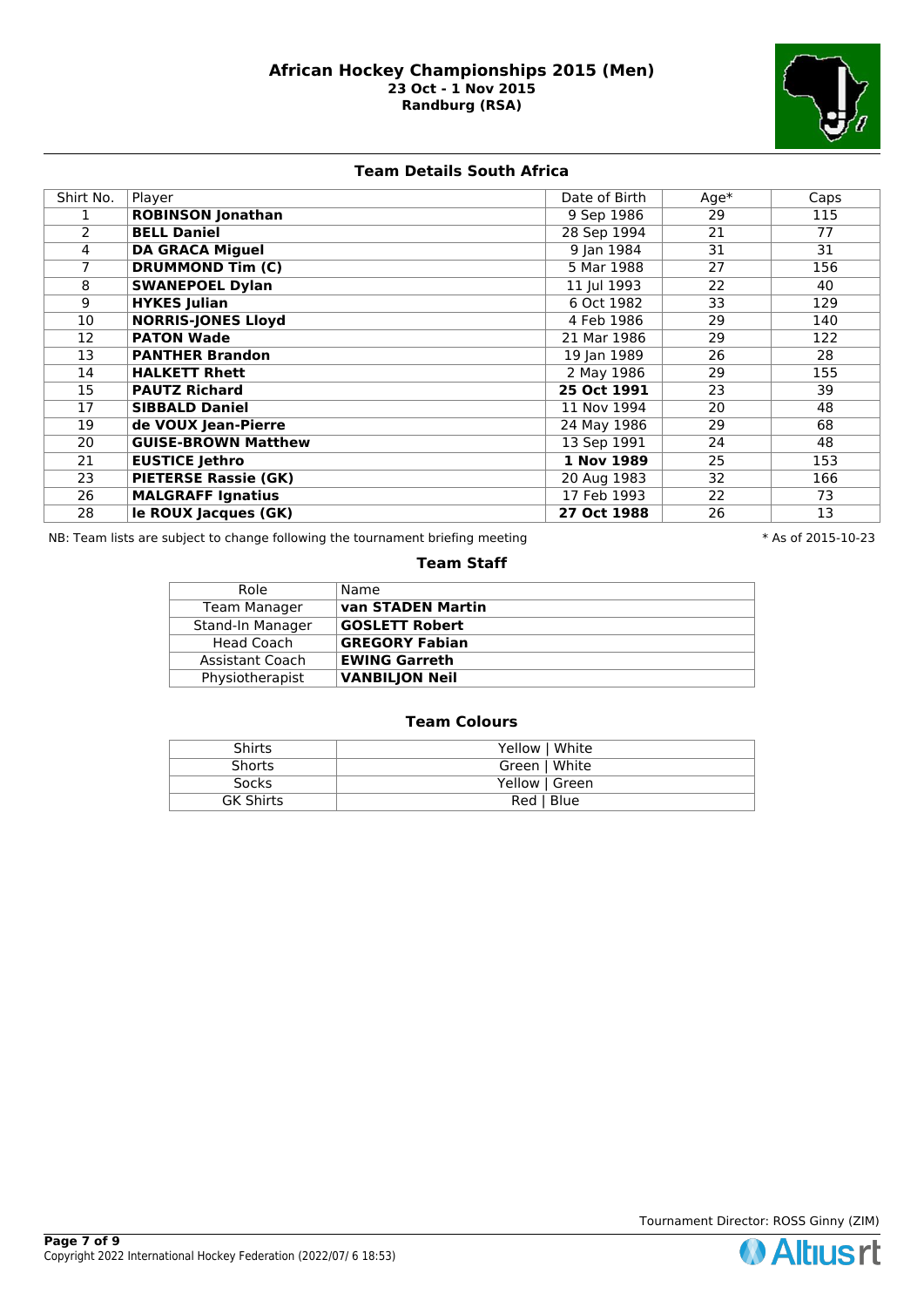

## **Team Details Tanzania**

| Shirt No. | Player                       | Date of Birth | $Age*$ | Caps           |
|-----------|------------------------------|---------------|--------|----------------|
|           | <b>WAWILA Hassan (GK)</b>    | 1 Jan 1989    | 26     | 6              |
| 2         | <b>MAYUMA Castro</b>         | 18 May 1983   | 32     | 9              |
| 3         | <b>ISSA Sultan</b>           | 23 Aug 1989   | 26     | 8              |
| 4         | <b>VISRAN Deep</b>           | 31 Oct 1990   | 24     | 10             |
| 5         | <b>VAJA Jatin</b>            | 3 Mar 1981    | 34     | 7              |
| 6         | <b>SEIF ABdallah</b>         | 2 Aug 1979    | 36     | 9              |
|           | <b>MADODO Abdallah</b>       | 25 Jul 1986   | 29     | 11             |
| 8         | <b>KIBWANA Salum</b>         | 11 May 1993   | 22     | 11             |
| 9         | <b>SINGH Amarjeet</b>        | 10 Feb 1987   | 28     | 8              |
| 10        | <b>MBOYA Ernest</b>          | 14 Jul 1991   | 24     | 4              |
| 11        | <b>MWANASILA Anganile</b>    | 28 Aug 1984   | 31     | 5 <sup>2</sup> |
| 12        | <b>ABDEALI Mufadal (GK)</b>  | 1 Feb 1990    | 25     | $\overline{7}$ |
| 13        | <b>PETER Oscar</b>           | 24 May 1985   | 30     | 6              |
| 14        | <b>KIBONA Andalwisye (C)</b> | 23 Mar 1978   | 37     | 7              |
| 15        | <b>THOMAS Steven</b>         | 1 May 1988    | 27     | 12             |
| 16        | <b>KALAGWA Mapalala</b>      | 27 Apr 1989   | 26     | 5              |
| 17        | <b>VAJA Chirag</b>           | 23 Dec 1993   | 21     | 5              |

NB: Team lists are subject to change following the tournament briefing meeting  $* A s$  of 2015-10-23

#### **Team Staff**

| Role            | Name                  |
|-----------------|-----------------------|
| Team Manager    | MERICA Kahola         |
| Head Coach      | <b>ISBOUTS Nick</b>   |
| Assistant Coach | <b>GULICHER Joost</b> |
| Physiotherapist | <b>SCHUUR Bart</b>    |

| <b>Shirts</b>    | Royal Blue   Black         |
|------------------|----------------------------|
| <b>Shorts</b>    | Royal Blue   Black         |
| Socks            | Royal Blue   Black         |
| <b>GK Shirts</b> | Red/Black   Sky Blue/Black |